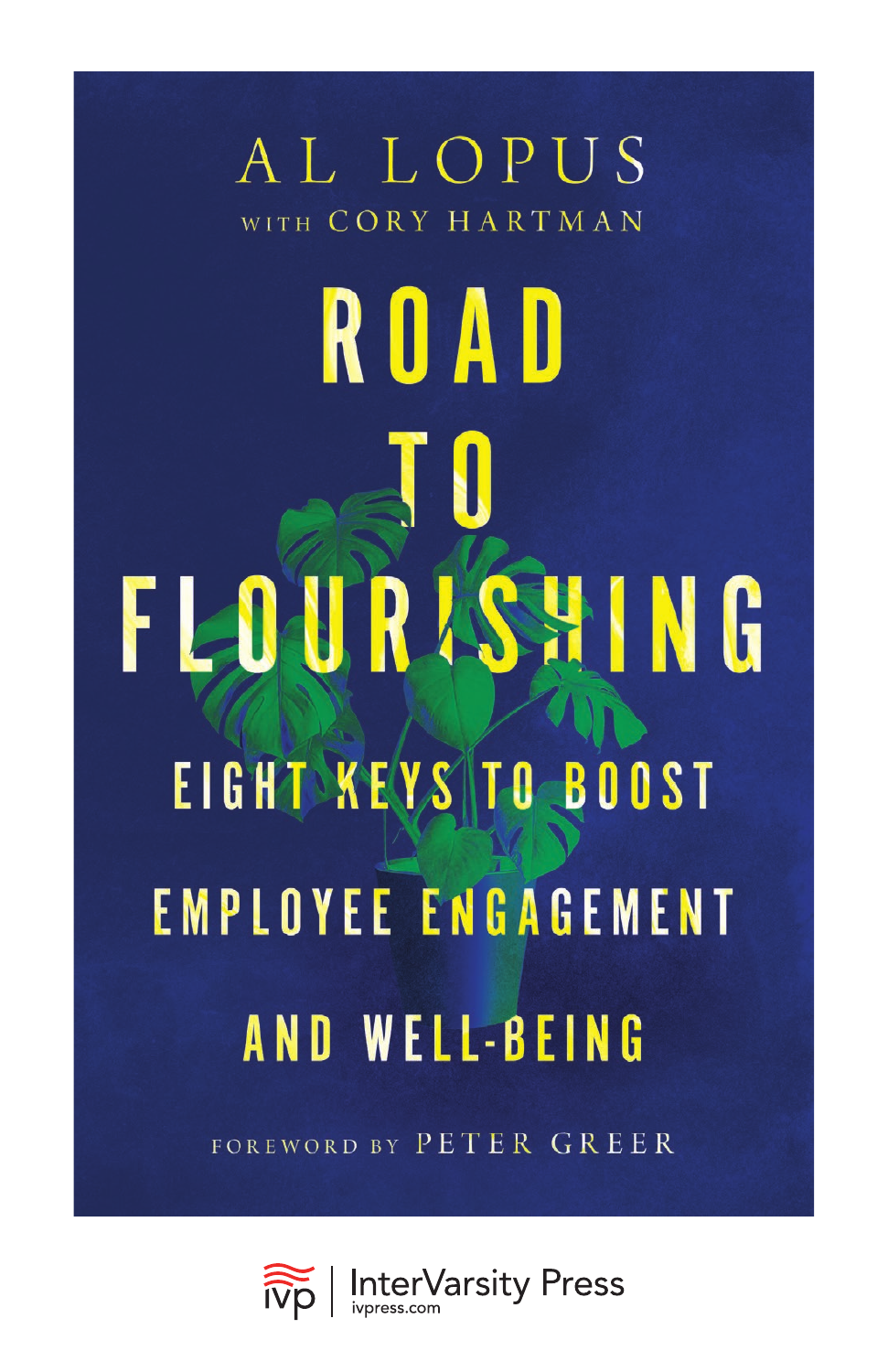Taken from *Road to Flourishing* by Al Lopus. Copyright © 2022 by Best Christian Workplaces Institute. Published by InterVarsity Press, Downers Grove, IL. [www.ivpress.com.](https://www.ivpress.com)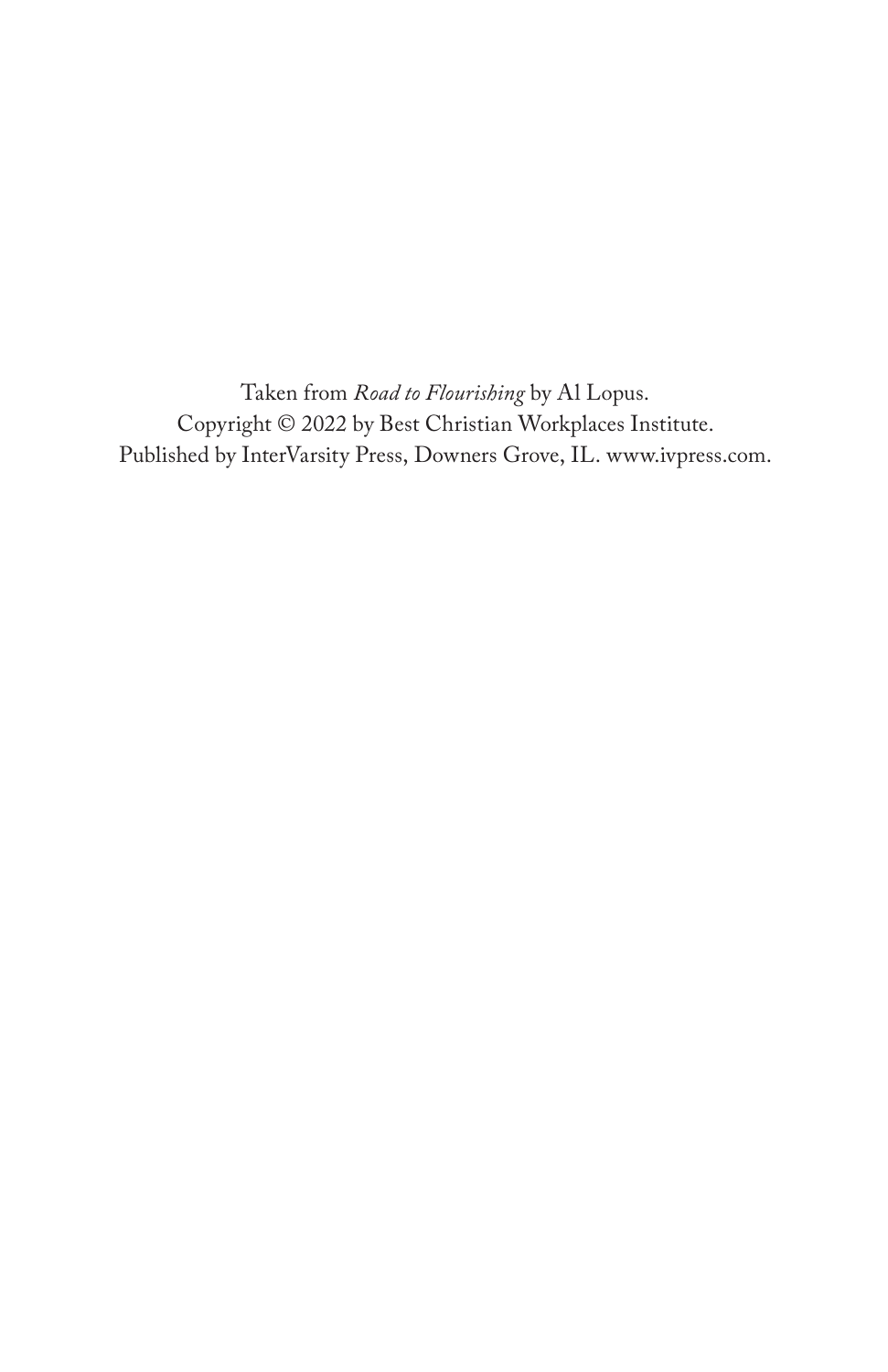# FROM TOXIC TO FLOURISHING

*The Eight Keys to a Transformed Culture*



Uuring my forty-plus years in culture and human resources consulting,<br>I've become convinced that any workplace can change. I've never I've become convinced that any workplace can change. I've never seen a flourishing workplace that couldn't sag into mediocrity. And I've never seen a dysfunctional workplace that couldn't flourish.

One of the most memorable examples to me is an international missions organization I'll call FMA.<sup>1</sup> The ministry was founded and built by a dynamic, pioneering leader, but over time the stress of organizational expansion took a heavy toll on the culture of its home office. By and large, missionaries in the field were supported well and had a good experience, but many employees at headquarters were disengaged, and morale had sunk extremely low.

After the founder moved on from the organization, FMA's board replaced him with a new president who was willing to take the helm if he could lead from offsite for the first couple of years until he was able to relocate to the organization's headquarters. The president promptly brought in an executive vice president named Jim to manage the ministry onsite. Jim quickly discovered that the organizational culture was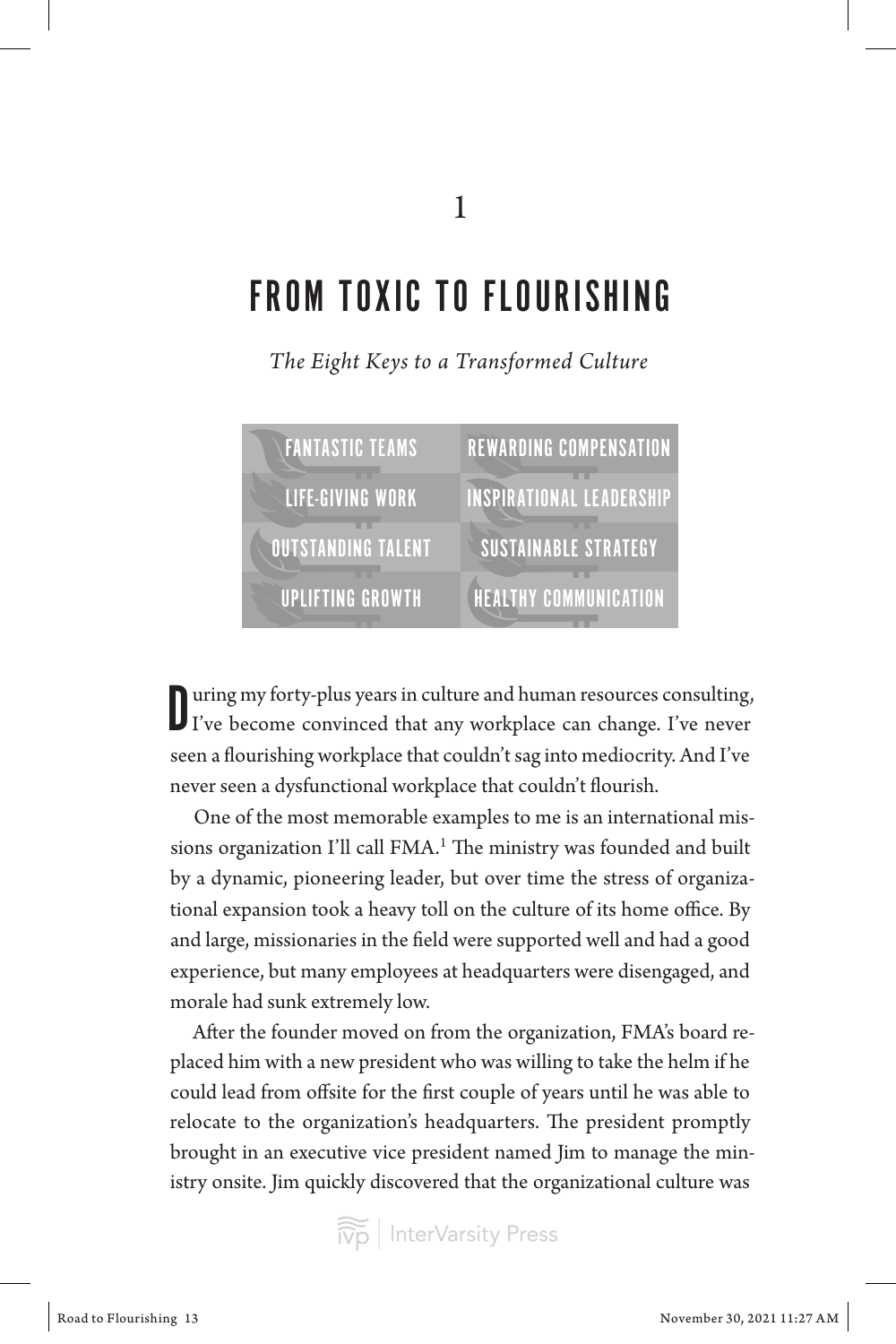14 ROAD TO FLOURISHING

a wreck, so he and Greg, FMA's vice president of human resources, asked me to help them investigate just how bad things were. They knew that they couldn't make their ministry better in the future if they didn't know precisely where they were in the present.

So together we conducted an employee engagement survey to get a read on the workplace culture. When I got the results back, I realized that these two leaders weren't kidding—the culture was indeed in bad shape. "Guys," I told them over the phone, "you're right; this *is* bad."

"How bad is it?" they asked.

I didn't want them to give up in defeat before they started, so I cautiously told them, "You're in the lower quartile of the organizations Best Christian Workplaces Institute has surveyed."

"The lowest 25 percent?" they replied. "We knew it was bad; that's not all that shocking."

"Well," I continued, "you're really in something more like the bottom 10 percent."

Fortunately, they took that news pretty well too, so I thought they might be ready for the blunt truth. "Okay," I said, "if you really want to know, your culture might be the worst of any organization we've ever worked with!"

To their great credit, the two VPs were undaunted. "Al," they said, "let's find out why."

#### WHEN A TOXIC CULTURE DOESN'T GO AWAY

Engagement surveys like the one we conducted among FMA's employees can be very illuminating, but they're always incomplete without face-to-face dialogue where people can explain why they answered the way they did. So with Jim and Greg's approval I started to have these candid conversations without management in the room, and employees showed me they had a lot to say.

The most burning issue on their minds—at least on the surface—was *wasted talent*. "FMA hires great people and burns them out," said one employee. Of more than fifty statements on the survey, the one FMA's employees agreed with least was "FMA retains highly qualified employees."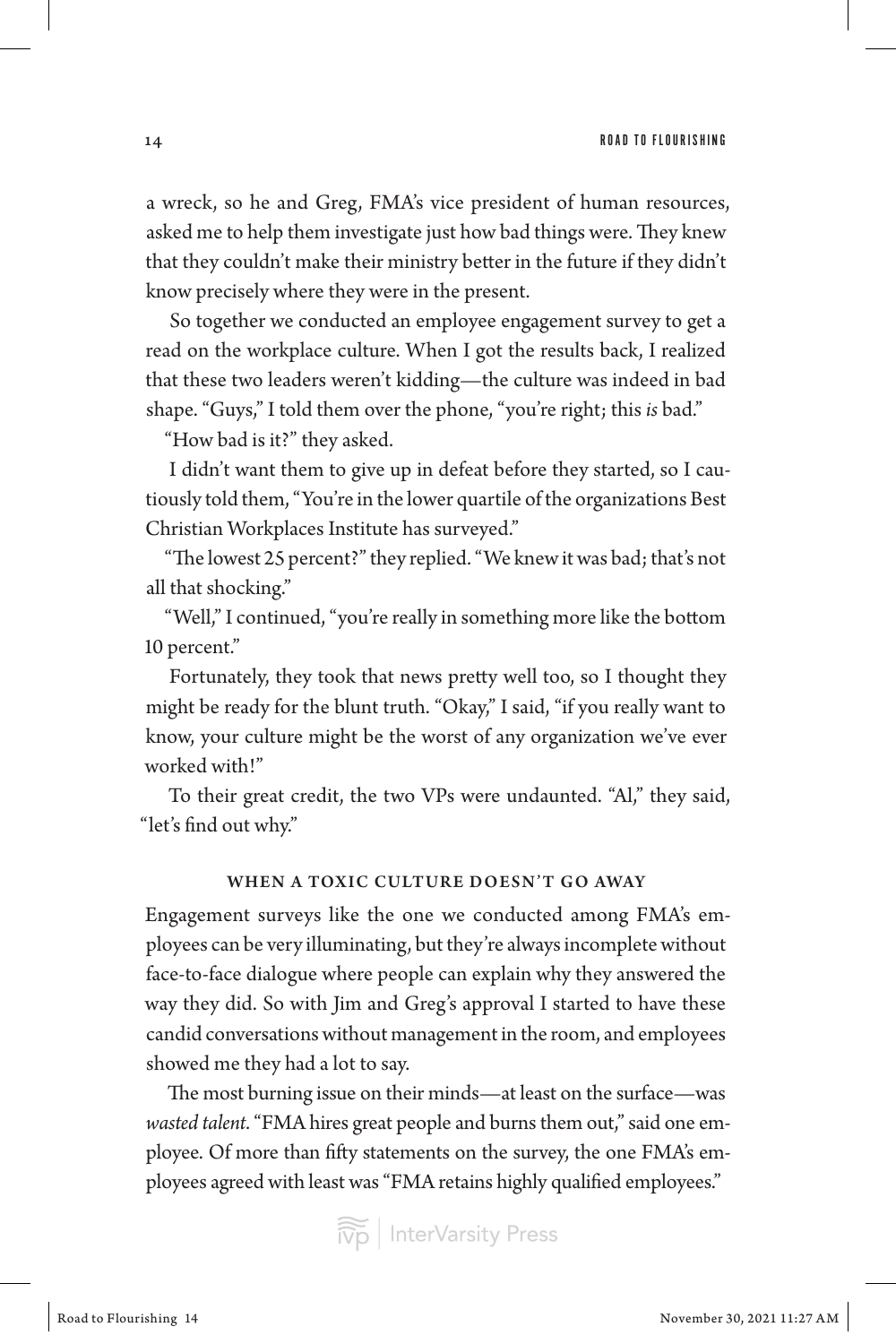One young woman's story was illustrative. One of FMA's most effective initiatives was a summer experience for college students that took them to the mission field and equipped them for hands-on work there. Many students were so deeply moved by the experience that they went on to become full-time missionaries themselves. This woman likewise found the summer program to be excellently run and very rewarding. When she graduated, she was fired up to help FMA any way she could, so she took a job in the main office. Unfortunately, the gap between her summer experience and her day-to-day experience in the office—which was inevitable to some degree—proved to be enormous. She was frustrated by poor communication and barren workplace camaraderie, and she was hanging on out of sheer loyalty to the ministry she had fallen in love with overseas.

She wasn't alone. Many young people took jobs at FMA because they were lit up by the organization's mission and wanted to do whatever they could to help it succeed. Then they got so frustrated with the ministry's inefficient systems and poor communication that they left. Rather than see the constant turnover as a problem, however, FMA's management viewed it as a benefit—as they saw it, the mission could save money on a low-paid, short-term workforce until the young employees left for "real" jobs. They didn't develop pathways for professional growth because they didn't want to pay more career employees.

On the other hand, those employees who did stay were rewarded with a promotion to management—even when they were not suited for it. "FMA promotes the most qualified employees" got the third-lowest survey score. Managers were appointed for their seniority, not their supervisory skills, and management training wasn't supplied to those who recognized their deficiencies and were hungry to learn. ("I'm provided with the training needed to do my job effectively" was the fourth lowestrated statement.) "We need to hire and promote people who fit the position they're hired for instead of people who have been here the longest," complained one employee. "We laid off some of our best performers simply because they were here the shortest amount of time."

 $\left| \widetilde{\widetilde{\text{V}}\text{p}}\right|$  InterVarsity Press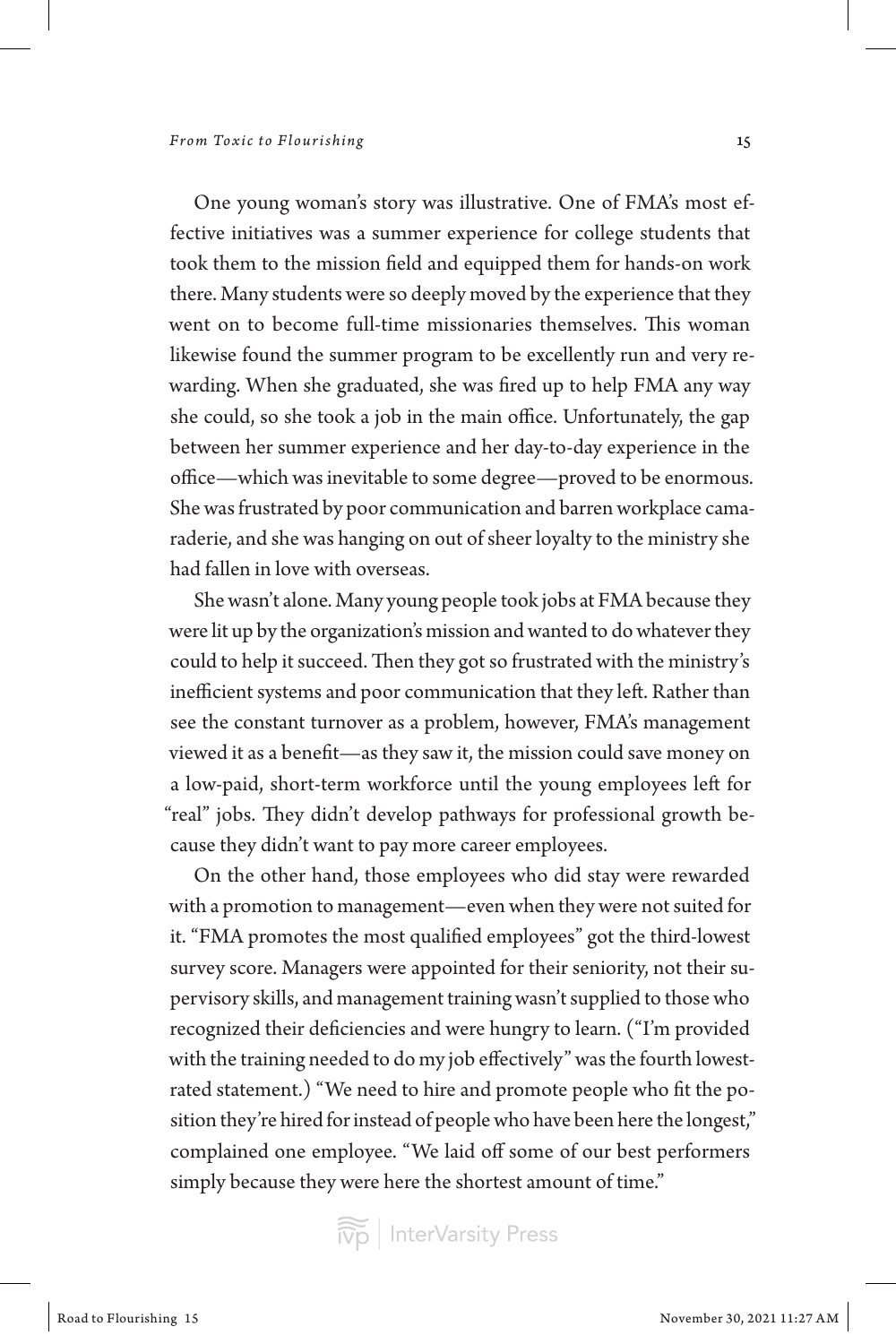Still, the ministry's overall talent level was good; it was the ineffective way it was deployed and managed that seemed to be the problem. "We have lots of creative people because leadership wants to have creative people work here," one employee said. "But in reality, once they get here, managers keep them in a box and force them to toe the line."

A different employee supplied another striking example of wasted talent. I asked him to tell me what at FMA gave him life. He answered, "I work at FMA because it gives me a chance to interface with our missionaries." Each summer FMA brought missionaries home from the field to a conference at headquarters, and the office would pull out all the stops to treat them like royalty. It required all hands on deck. This employee enthusiastically described how much he loved hearing about the work missionaries were doing and how much he loved building relationships with them in fun activities. He went on and on about how engaging and meaningful it was to him and how much he looked forward to those two weeks every summer.

I asked him, "So, what do you do the other fifty weeks of the year?"

"I work in accounting," he said, "and I can't stand it." It was a jawdropping revelation of how an immense talent in hospitality and missionary communication was being wasted, and everyone—the employee, the organization, and the missionaries—suffered as a result.

Closely related to the issue of wasted talent was *job insecurity*. "FMA provides good job security for employees who perform well" received the second-lowest score. Every year a financial crisis sent the fear of layoffs racing through the organization. Employees wanted to feel safe in their jobs. As one tersely put it, "I'd like to have more than 270-day job security."

Compounding the annual financial crisis was a recent decision to eliminate the marketing department and outsource its functions. That move sent a shockwave of mistrust through the ministry. "The outsourcing decision showed us that we don't matter—that our jobs don't matter, and we could be gone tomorrow," one employee expressed bitterly. "It's not safe here."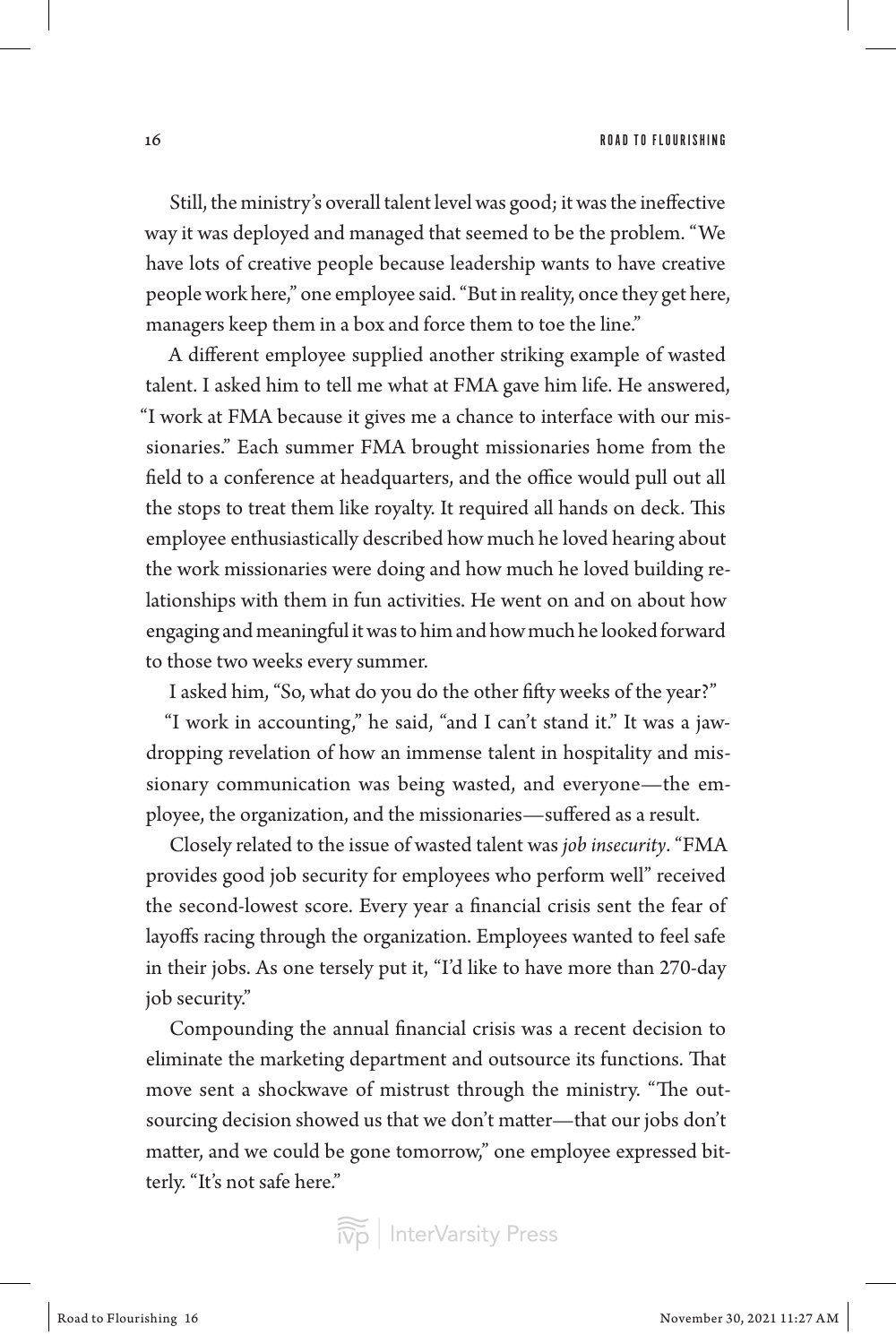Employees believed that their jobs would be safe if not for pervasive, ongoing *mismanagement*. The ministry would get a large, seasonal influx of donations and use it to ramp up activity and hire more people. Then in the dry fundraising season they would run out of money and lay off people. Their planning was poor and their model was broken, and employees knew it.

Employees also knew who was to blame. When one told me about what needed to improve in his department, I asked him whether he had talked to his supervisor about any of those matters. He sat back with a gasp and rolled his eyes so demonstratively I almost *heard* it. The message was loud and clear: "*Have I ever talked to my supervisor?* Of course I have! All the time! But nothing changes!" Employees didn't expect things to get any better; the seventh-lowest survey score belonged to "Over the past year, FMA has changed for the better."

Mismanagement caused turnover, and then turnover exacerbated mismanagement by gutting the ministry of the practical knowledge it needed to function. Operational continuity was ruined because it wasn't built on systems but on what individuals knew how to do. Whenever individuals left, knowledge of how things got done left too.

Indeed, *inefficiency* and *disorganization* composed another broad problem identified by employees. Many of them recognized faults in how their departments functioned that could have been cured by better systems, but leadership hadn't invested in them. For example, FMA didn't have a comprehensive accounting system. They didn't hire accountants or buy accounting software; instead, they moved untrained people into the accounting department and had them use spreadsheets. They sent out letters to donors, but there wasn't a comprehensive fundraising system. Either of these improvements could have alleviated the recurring financial problem, but employees felt they didn't have a say in how things could operate effectively.

As bad as things were within departments, coordination *among* departments was predictably worse. ("There is good teamwork across departments" received the ninth-lowest score.) Different departments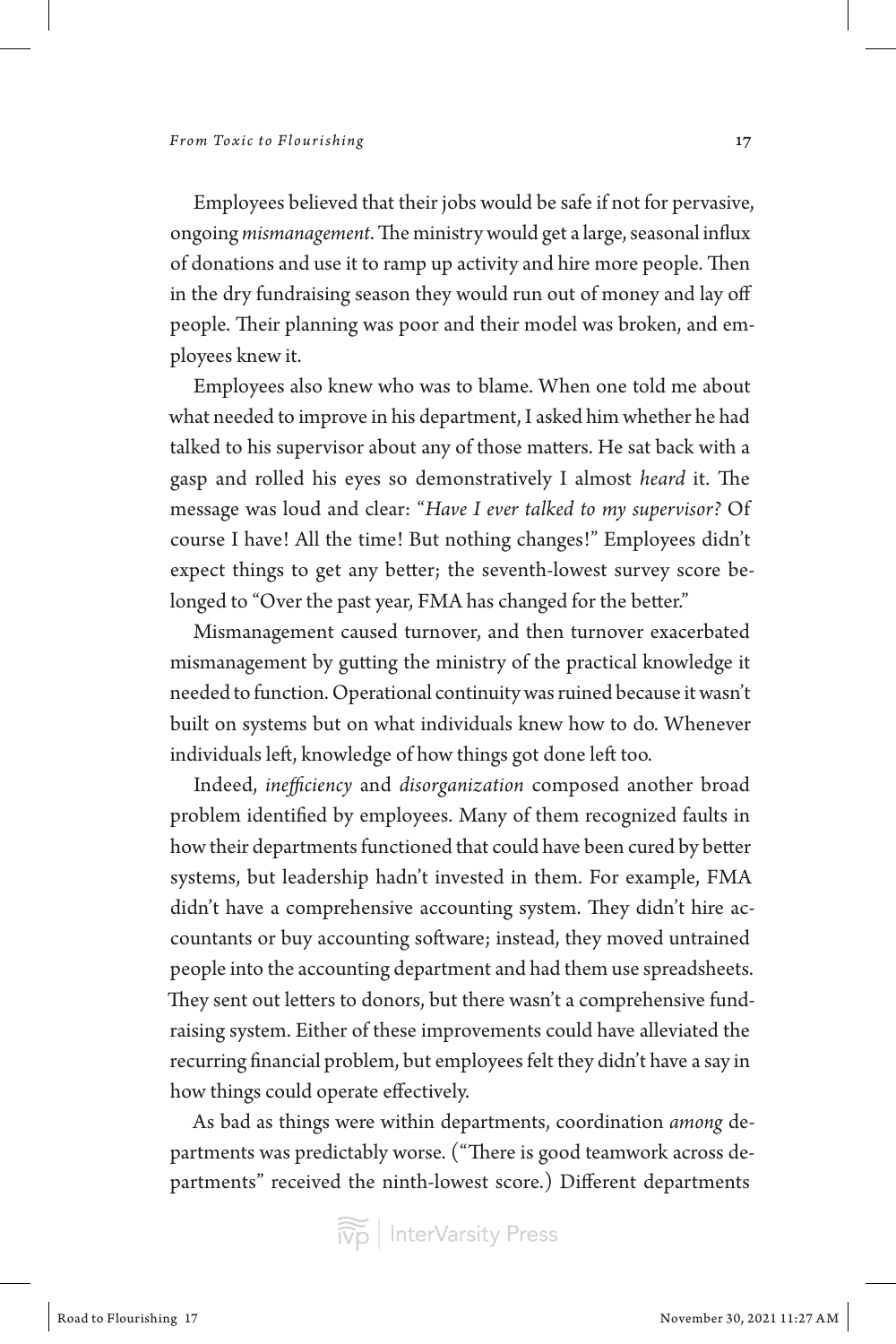scheduled multiple events simultaneously and faced an unpleasant surprise when they clashed. Each department had goals that the others didn't know about, so there was no coordination to meet them. Some employees felt that the organization's mission statement described some parts of the ministry but not what their unit was tasked to do.

Lack of consistency also manifested in a *lack of accountability* that deeply dissatisfied employees. "Some employees are not held accountable for their actions," said one. "There are double standards of employee conduct tolerated by senior management," said another. A third dug pointedly into what she saw as the root: "Because we are Christians, for the sake of being nice, we sacrifice honesty."

The survey bore this sentiment out with bottom-ten scores of both "People are responsible and held accountable" (sixth lowest) and "People have good conflict resolution skills" (tenth lowest). I also heard it in conversation where words like *accountability*, *integrity*, and *consistency* were spoken with passion.

All these issues came together in employees' *distrust of senior leadership*. Many found upper management to be both untrustworthy and incompetent, but the board didn't require them to answer for it; instead the rank and file suffered the consequences. "Morale is the lowest I've ever seen in the time I've worked here," said one employee. "Upper management doesn't know how to boost morale and in more than one situation made choices that undercut it." Employees believed that the overall accountability problem in the ministry started at the top. "Accountability is lacking in the leadership, and it trickles down," one said.

"I think the leadership team should be overhauled," said another employee. But he added a plea that shed light on another reason for the pervasive distrust: "There needs to be someone leading who can communicate and be present." Before the new president and Jim, the executive VP, were hired, things had gotten bad enough. But now the person running the organization onsite wasn't known, and the offsite president wasn't even seen. There was a good reason that "FMA has a high level of trust" was the fifth-lowest survey response—at a time of crisis, no one knew the people calling the shots—and much less believed in them.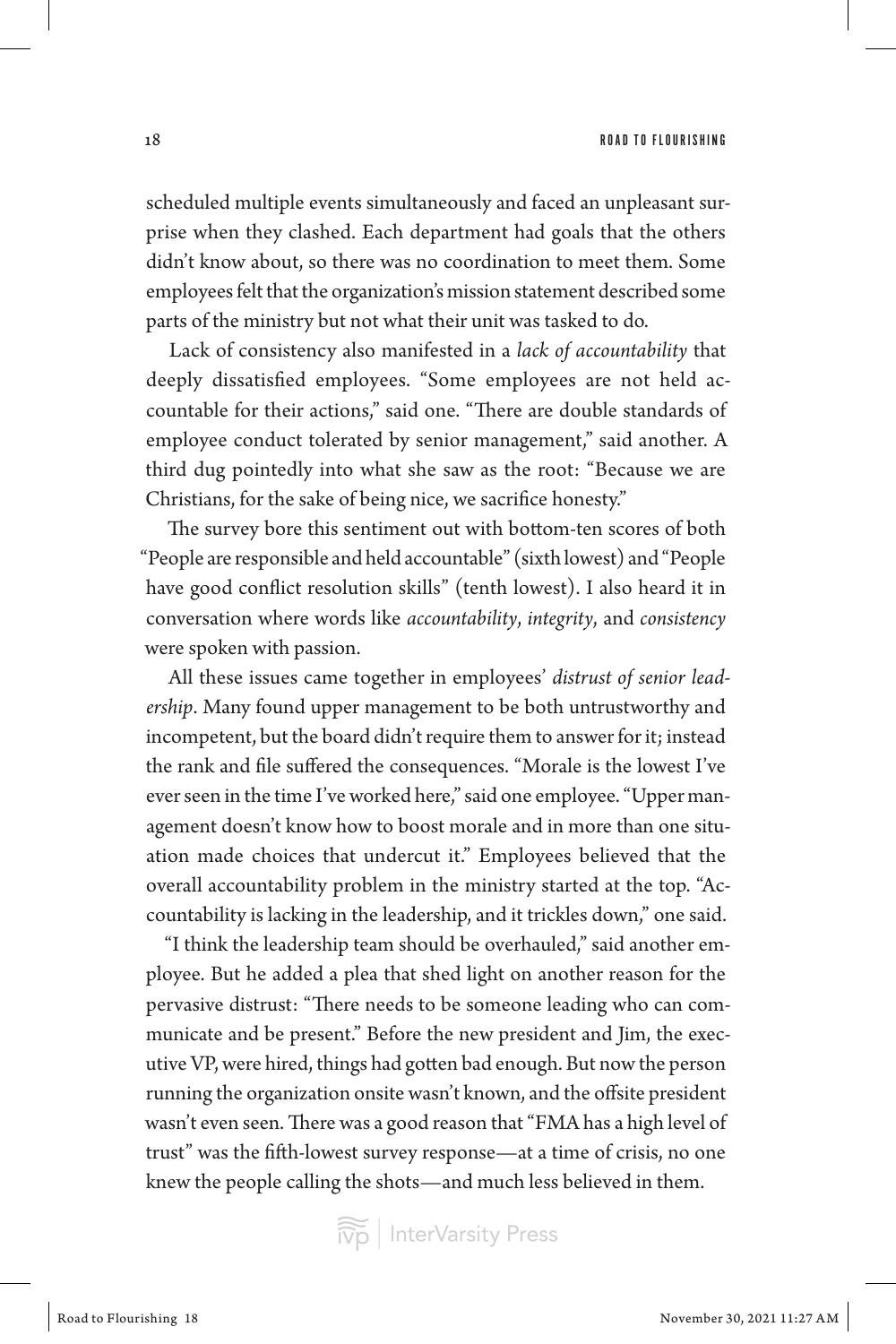It didn't help that senior leadership didn't collaborate on decisions with other levels of management. "All decisions are made at the VP level," said one employee. "There's communication but no creativity between levels of management." Another put the disconnection in painfully personal terms: "It hurts to see good employees not empowered. I feel divorced from the leadership."

### A FLOURISHING CULTURE IS A CRITICAL ADVANTAGE

Each of the concerns voiced by FMA's staff could be viewed as a discrete problem on its own, but all of them together added up to a problem with the ministry's culture. Culture can be thought of as "how we do things around here."2 It comprises the shared beliefs and values of a group, expressed in priorities, decisions, and above all behaviors. In formal and informal ways, culture is established by the people in the group with the greatest perceived authority and status—usually identified leaders. These culture-shapers communicate and reinforce norms that shape the expectations and actions of people in the group.

A group's culture powerfully affects how much people personally engage with what the group is doing. I experienced this in a very positive way as a young adult with Young Life—the culture of the local leadership team was so engaging that I couldn't tear myself away, and outsiders were attracted to it. In the same way every workplace has a culture too. It silently shapes employee engagement, their disposition to give of themselves of their own free will to the organization's success.

The more an organizational culture is flourishing, then, the more energy, diligence, and joy your employees bring to what they do. They're more honest, more trusting, and more unified with one another, which sparks extraordinary cooperation and creativity. They become single-mindedly committed to the organization's mission because they believe that their organization cares about them. They believe that they can be truly productive for things that matter through their organization, and that becomes a self-fulfilling prophecy. They go the extra mile and choose to put their discretionary effort into what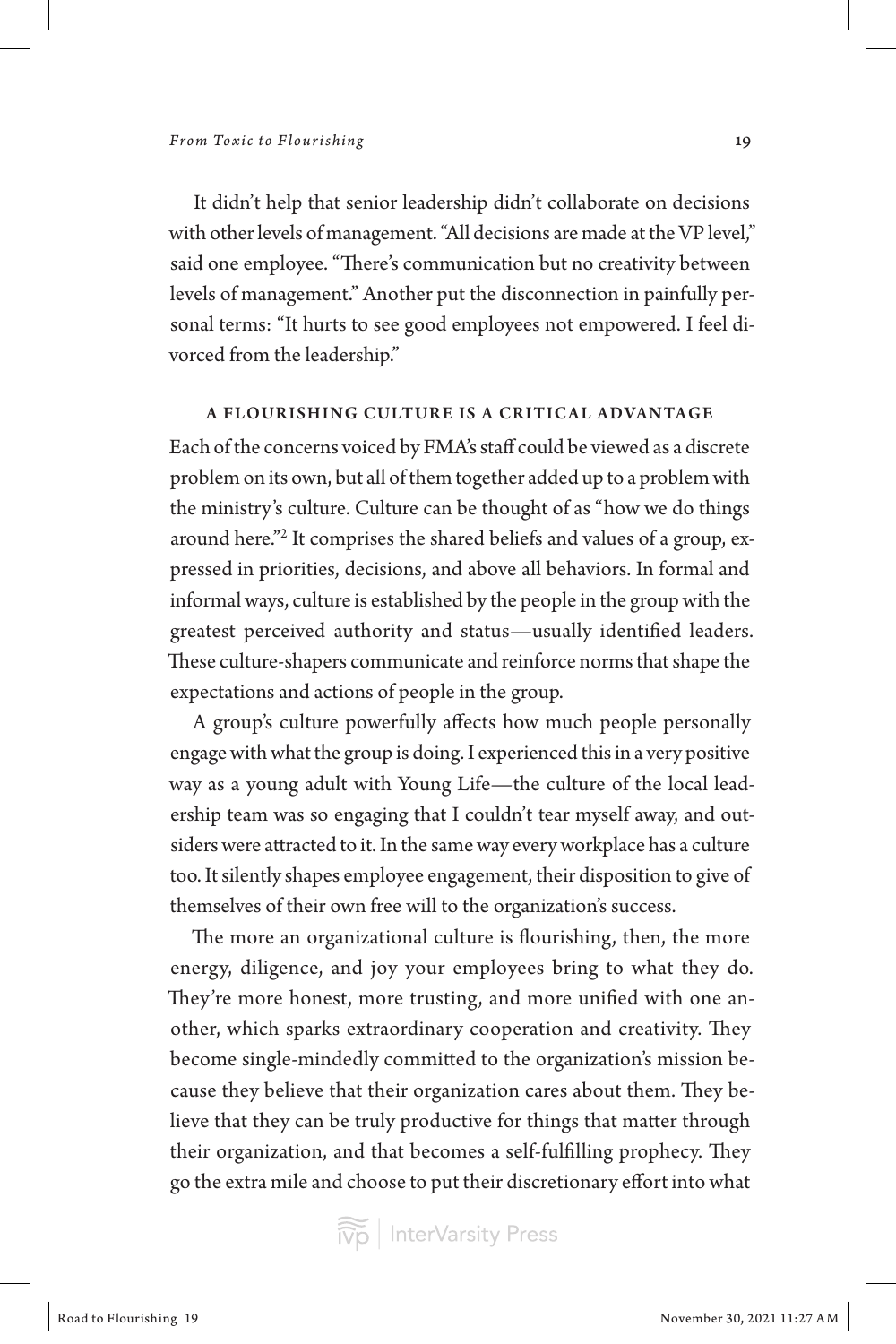they do. They look forward to coming to work every day because of the vitality they find there. A team full of employees like this can't help but produce at a level of effectiveness that far exceeds the output of a mediocre culture.

Unsurprisingly, if a flourishing culture engages workers, a culture that isn't flourishing disengages them. There's a wide range of suboptimal cultures, from modestly healthy to downright toxic, and as an organization slides down the scale, the consequences become more and more apparent. People become dissatisfied with their jobs; they merely do what they need to do to get by. Innovation disappears. Interpersonal conflicts sprout and escalate. Some people begin actively undermining leaders. Employees take off all the time they can get, and for both legitimate and illegitimate reasons sick time soars. Turnover increases, and in particular, top performers find work elsewhere. Because the best people are gone, productivity drops sharply and goals aren't met. Poor outcomes proliferate and revenue declines.

From time to time I hear the dismissive criticism that culture is "soft stuff" that doesn't affect the bottom line. Or I hear the assumption that employee well-being has to do with soothing whiny workers by putting gourmet coffee in the breakroom or rewarding them with a spa day. Tell that to the hard workers at FMA. Look back at what they told me was causing the most problems for their work experience: wasted talent, job insecurity, mismanagement, inefficiency and disorganization, lack of accountability, and distrust of senior leadership. Is there anything *soft* about this list? These are the sorts of things that keep the most hardheaded executives in the most demanding industries up at night.

You might not believe it, and they might not say it directly, but more than anything, your employees care about the effectiveness of your ministry, school, or business. The workplace culture they want is one that makes the organization succeed. They can work without perks, but they can't work without purpose and promise. In my experience if someone in an organization isn't taking practical impact seriously enough, it generally isn't the employees but the leaders.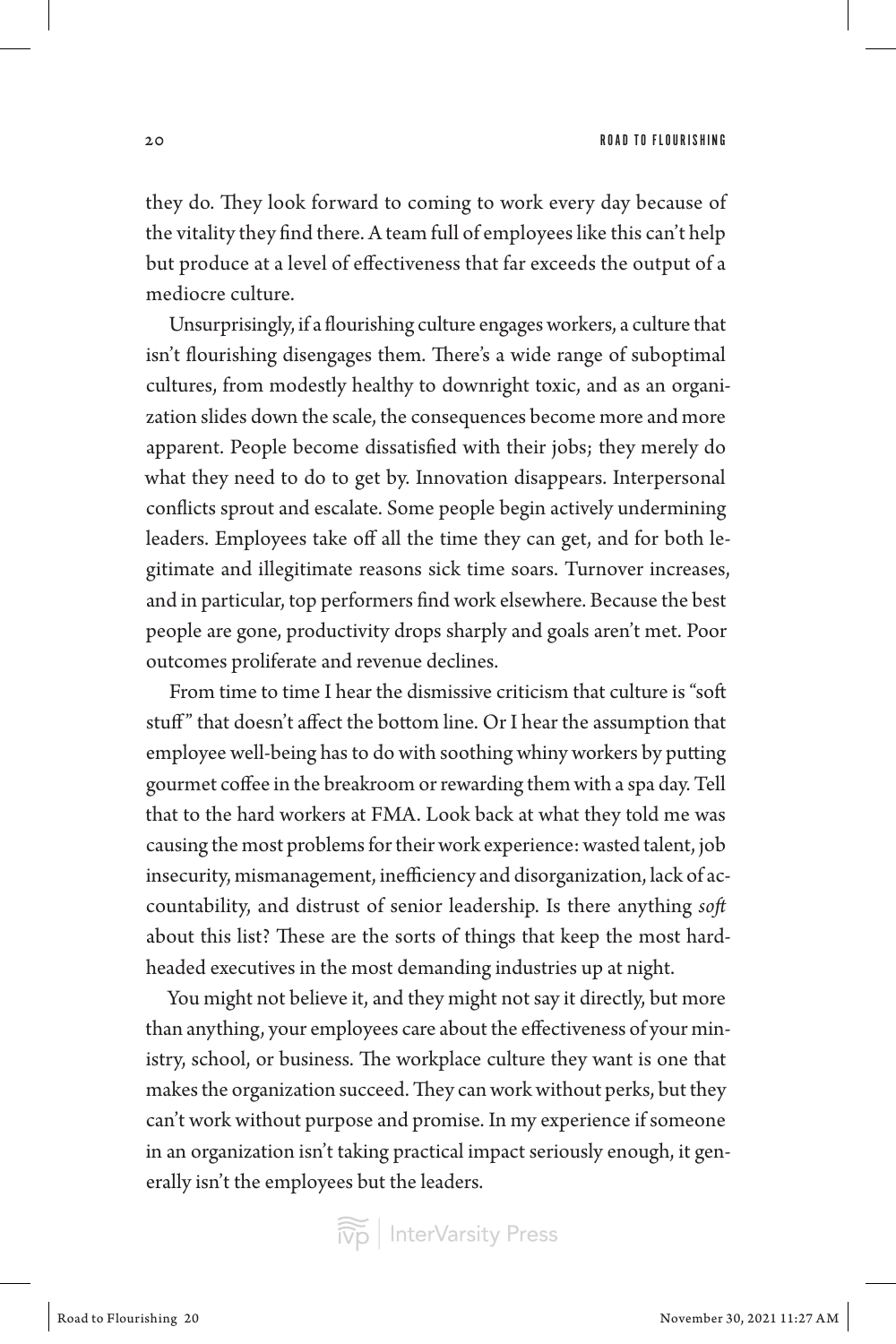## WHY WORKPLACE CULTURE MATTERS NOW MORE THAN EVER

The health of an organization's culture is important at all times. Nevertheless, it is especially important for the times we're living in.

We're currently living through a major generational transition in organizations. Much was made of the entry of the millennial generation into the workplace twenty years ago. Among those millennials are today's frontline managers, and baby boomers are rapidly retiring while Generation Z is emerging into the workforce. When leadership roles are filled by adept technology users who want to know every day that they are liked, the rules are changing. The shift to a workplace where personal fulfillment, access to influence, and meaningful mission are workers' baseline expectations is almost complete. For these employees culture isn't an afterthought; it's the whole enchilada. Like it or not, they're not willing to work for a toxic organization merely out of an abstract duty to do God's work or provide for their family.

The passing of generations isn't the only change. At the time of this writing, prognosticators are speculating about the shape of the world after the Covid-19 pandemic. We expect that many who were propelled into working from home—the acceleration of a preexisting trend aren't coming back. That's only one feature of the changes foisted on Christian organizations; it is emblematic of the fast pace of change that characterizes our VUCA (volatile, uncertain, complex, ambiguous) world. Even aside from the aftermath of the pandemic, the crisis itself freshly exposed how important it is that leaders be resilient in the face of volatile change, which the workplace is not insulated from.

For leaders to respond resiliently, they have to adapt with agility. At the same time, however, there are certain fundamentals about flourishing workplaces that persist through changing times. Grasping the keys to workplace performance and sustainability allows organizations to thrive as conditions evolve. It isn't about plugging in the same strategy that always worked before. It's about understanding the deep truths that shape every new workplace strategy that succeeds in emerging circumstances.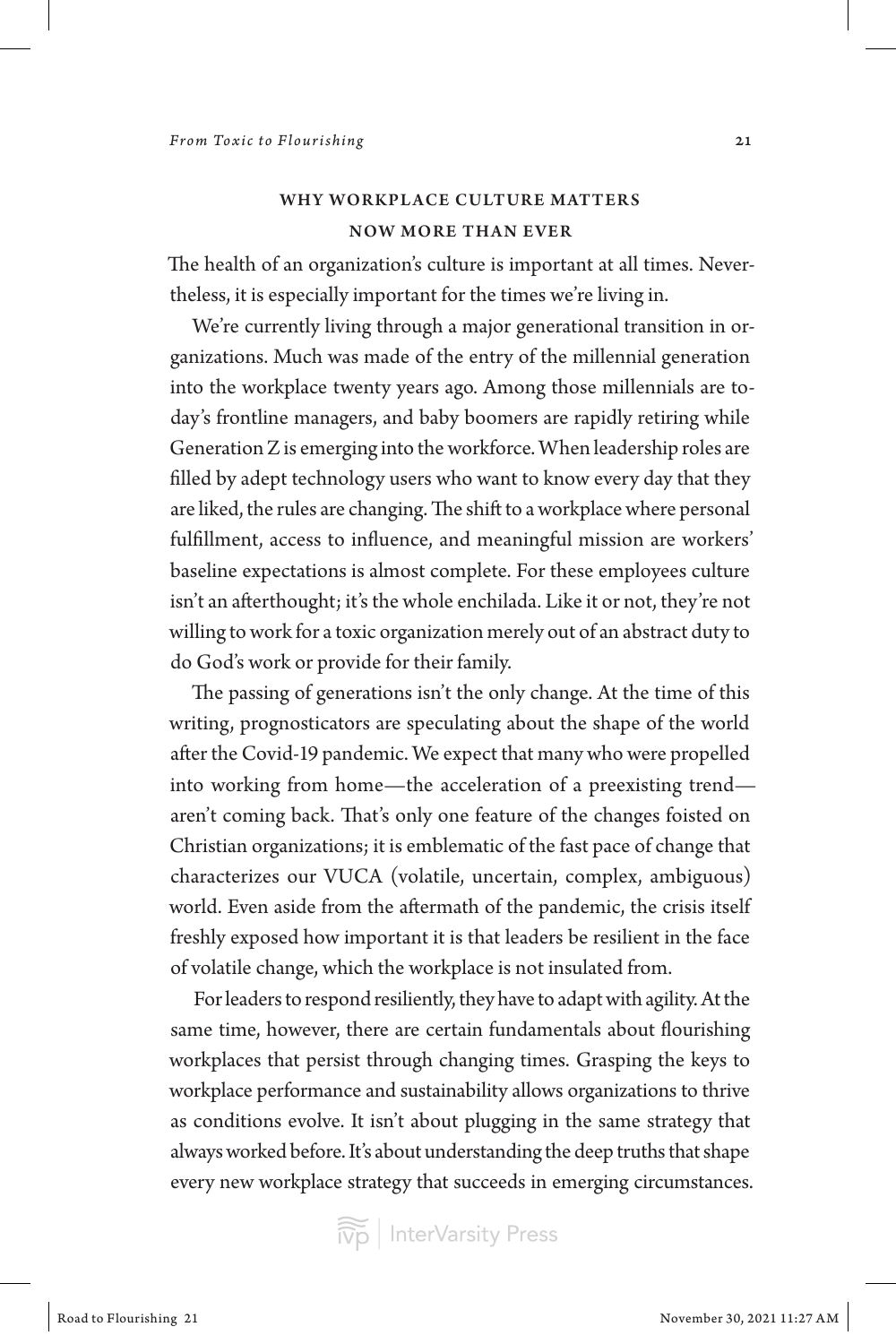22 ROAD TO FLOURISHING

No matter how circumstances change, if these key elements are nurtured, protected, and improved, workers engage in their work and their workplace with verve and creativity. A workforce like this can find a way to overcome any challenge.

Unfortunately, it's hard to improve your culture if you don't know what it is. Everyone in a culture feels the culture, but that's not the same as naming it or measuring it. Worse, the higher you rise as a leader in any organization, the more distant you become from what is happening in the day-to-day realities and reactions of employees. If you don't measure your culture, it's easy to stop seeing to it; if you see the same lopsided picture on the wall every day, you stop recognizing that it's lopsided.

So for leaders to improve their culture they have to be able to identify what drives their organization to flourish and measure for it. I'm so convinced of this that I've spent almost two decades learning the features that drive flourishing cultures in Christian-led organizations, how to measure them, and how to guide organizations on their road to flourishing.

#### EIGHT KEYS TO A FLOURISHING WORKPLACE CULTURE

The measure of organizational culture is the engagement of its employees. *Employee engagement* is a way of saying that team members are motivated to bring their fullest contribution, their unique giftedness and creativity, to their role in the organization for the sake of its success. And they do—they feel empowered by their leaders and inspired by their workplace to make a voluntary, personal investment.

When Best Christian Workplaces conducts a fifty-plus question employee engagement survey in an organization, we investigate engagement by asking employees about their agreement with four statements in particular:

- 1. "I would recommend my organization to others as a good place to work"—the energy question.
- 2. "I would rate my organization as an exceptional place to serve" the enthusiasm question.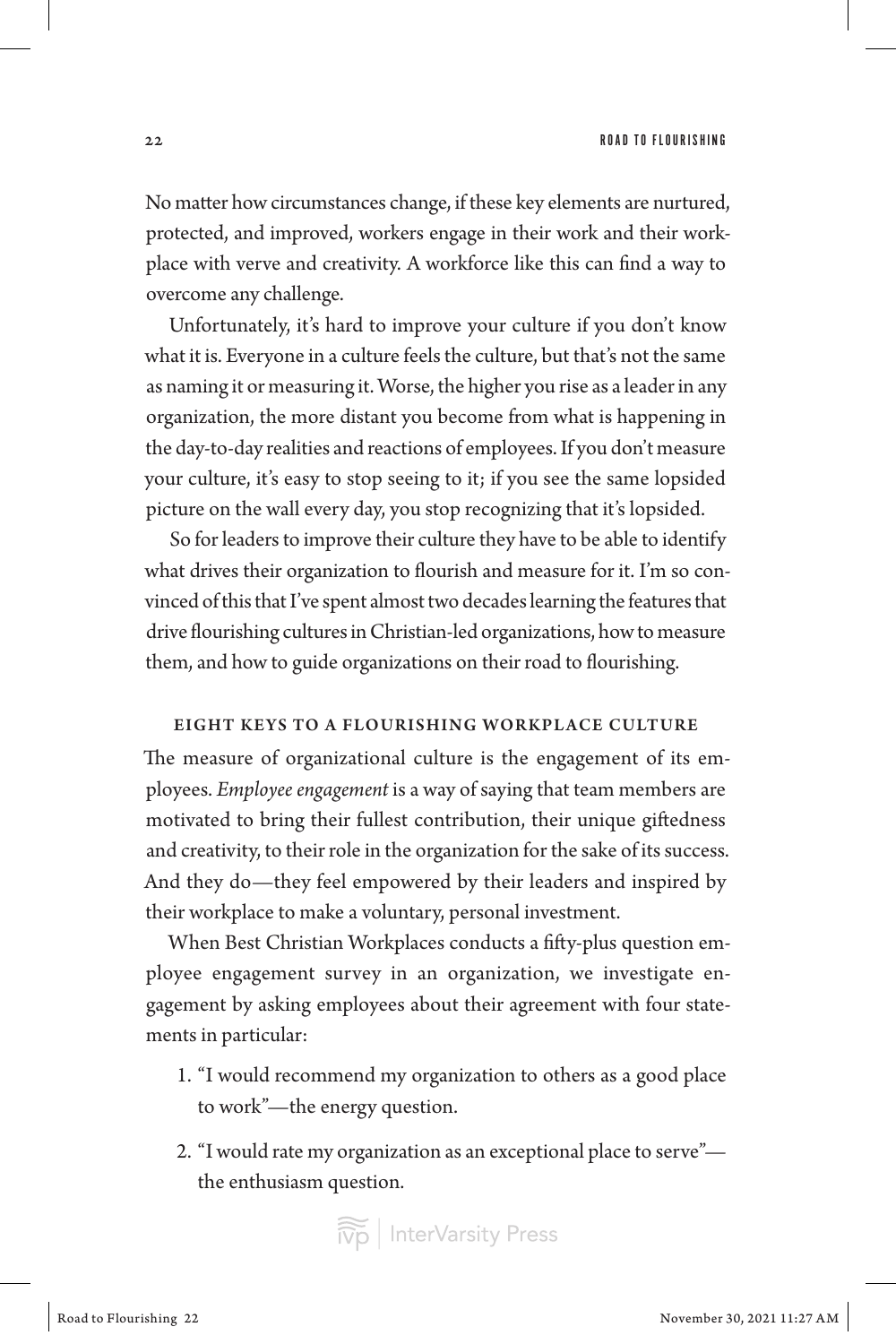- 3. "I would prefer to remain with my organization even if a comparable role at a higher pay level were available in another organization"—the commitment question.
- 4. "I am motivated to put in extra effort beyond what is expected to help my organization succeed"—the passion question.

Employees' answers to these questions give us a sense of how many are engaged with, disengaged from, and neutral to the organization. But more importantly, we can compare their answers to these questions to questions about other aspects of organizations. The tighter the relationship between an engagement question and some other question that is, the more that ratings on two questions rise and fall together the more powerful an effect that aspect has on employee engagement.

The great tipping point in our understanding of employee engagement came when we collected enough data from workplaces to identify objectively the key elements of a flourishing workplace culture. Independent researchers subjected our whole database to a statistical process called factor analysis, which groups together questions that people tend to answer the same way. It yielded eight distinct clusters of questions pointing to eight keys to flourishing. Although the clusters were independent of each other, all of them were linked to overall employee engagement. Any employer with high scores in most or all of the clusters had a flourishing workplace culture.

The results of this analysis were hugely significant. For the first time we were able to go beyond instinct and hunches borne of experiential wisdom. We had rock-solid evidence of the factors that drive a Christian organization's culture to flourish. They aren't based on anyone's personal opinion but on empirical data from hundreds of real-life, Christian-led workplaces.

We call these the eight keys to a flourishing workplace culture, represented by the acronym FLOURISH.

*Fantastic teams.* Flourishing cultures nourish cohesive teams that effectively engage in passionate, open dialogue. Because they function so well together, these teams accomplish more than what any one individual can do on their own.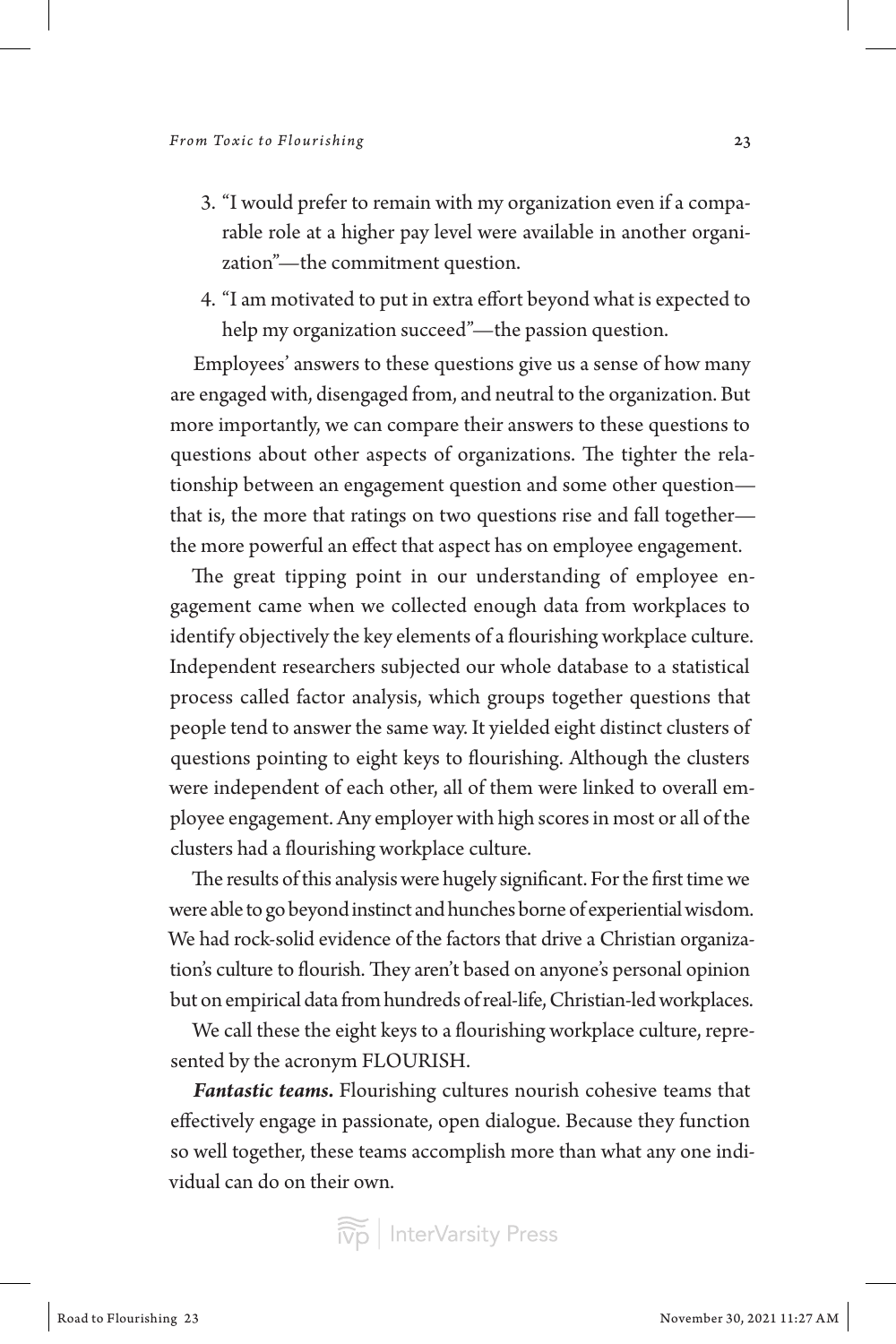*Life-giving work.* Flourishing cultures engage people in work that is full of meaning, significance, and purpose. Staff members are devoted to their role and can utilize their skills and spiritual gifts in what they do.

*Outstanding talent.* Flourishing cultures engage highly qualified people with the necessary calling, character, competence, chemistry, and contribution to achieve the organization's mission. They recruit outstanding talent and then reward, retain, and promote it.

*Uplifting growth.* Flourishing cultures raise the performance of individuals, teams, and the organization as a whole to meet the challenges of a changing world. Growth emerges from a combination of job-related experience, insightful interaction with supervisors and coaches, and continuing education.

*Rewarding compensation.* Flourishing cultures provide significant, tangible remuneration and benefits for employees' service. Equitable total compensation plans provide employees with peace of mind that their personal and family financial needs are being met and that their employer values their contribution.

*Inspirational leadership.* Flourishing cultures have leaders who both exhibit good character and are competent to lead. The organization proactively selects, promotes, and trains such leaders who have a genuine, deep, vibrant relationship with Christ.

*Sustainable strategy.* Flourishing cultures follow a deliberate, effective approach to serve their constituents. They have an excellent business plan to meet the need the organization has set out to remedy and to achieve the organization's vision.

*Healthy communication.* Flourishing cultures feature an environment of open dialogue between employees and leaders who seek for and act on employees' suggestions and explain the reasons behind decisions. The organization values diversity and maintains a climate of mutual accountability, innovation, and unity.

Statistical analysis verifies that these eight keys account for over 80 percent of what engages employees at work. These aren't the only factors; for example, we don't ask questions about the physical environment that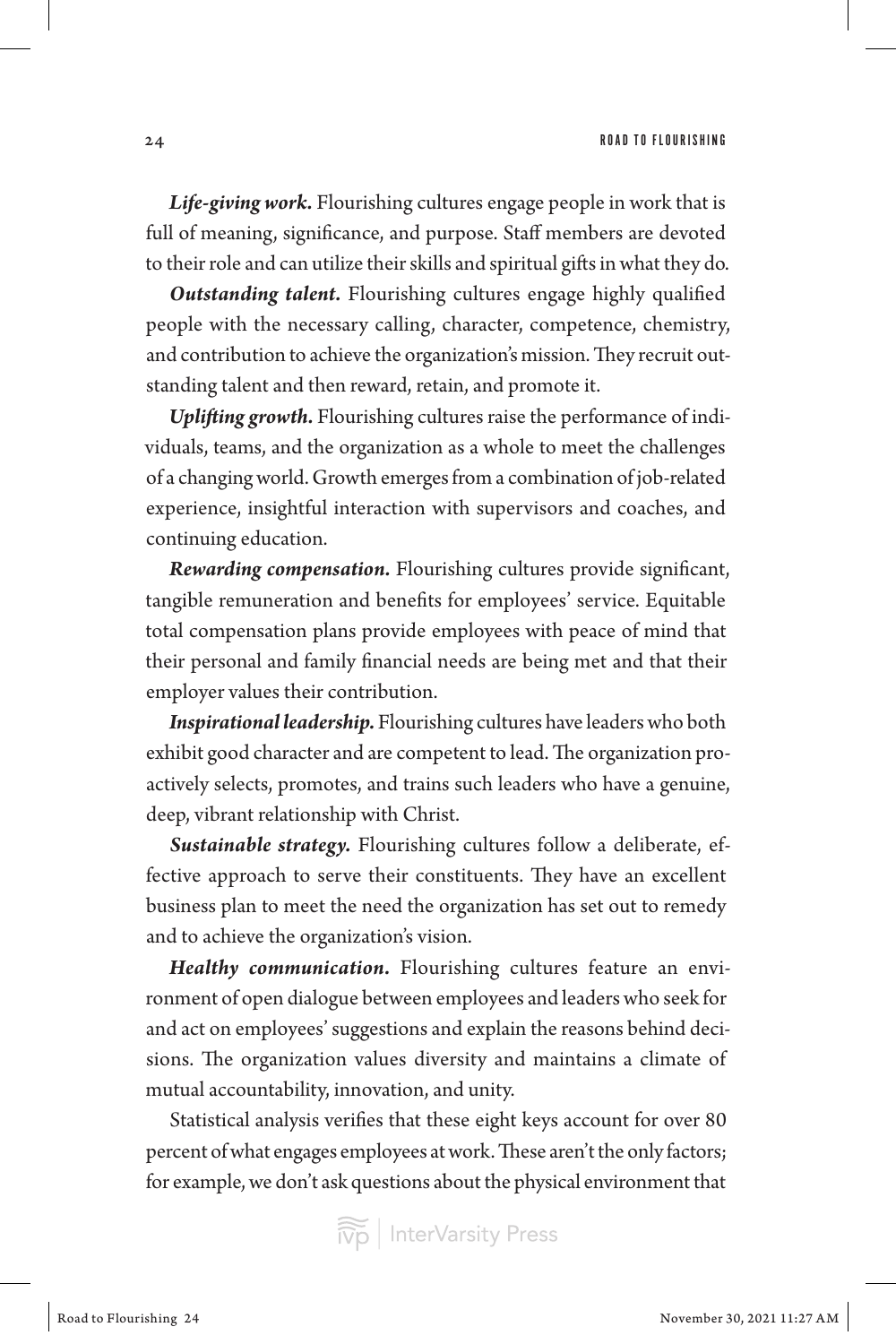employees work in, and there may be other influences on their engagement as well. But for a survey of this scope, 80 percent of total influence is quite high.

The eight keys were not all our data had to teach us, however. We were also able to determine with precision which factors had the biggest positive effect on a workplace culture using a method called relative weights analysis. With this tool we could rank the keys to flourishing culture according to their influence on employee engagement. Although they differ slightly across workplace sectors (churches, missions organizations, goods and services companies, and so forth), they consistently cluster in three groups:

- 1. The strongest overall influence on workplace culture is *inspirational leadership*, closely followed by *life-giving work*.
- 2. After these comes a *sustainable strategy*. The other medium-influence keys are *healthy communication* and *outstanding talent* in a virtual tie.
- 3. Weaker (though still important) influences are *uplifting growth*, *rewarding compensation*, and *fantastic teams*.

By examining itself through the lens of the eight keys to a flourishing culture, an organization can get a clear view of the strengths to soar on and weaknesses to shore up in its workplace culture. In addition, because we know the relative importance of the keys, we can pinpoint the areas where improvement will do the most good.

## HOW ONE ORGANIZATION WENT FROM TOXIC TO FLOURISHING

When we presented FMA's leadership with what we learned from employees, Jim, Greg, and the rest of the team took it with grace and earnestness, eager to do the hard work of cultural transformation. The first important step was to take small but swift actions that communicated to employees that they were heard and that things were changing, because the only thing worse for morale than not listening to employees is to ask for their feedback and do nothing.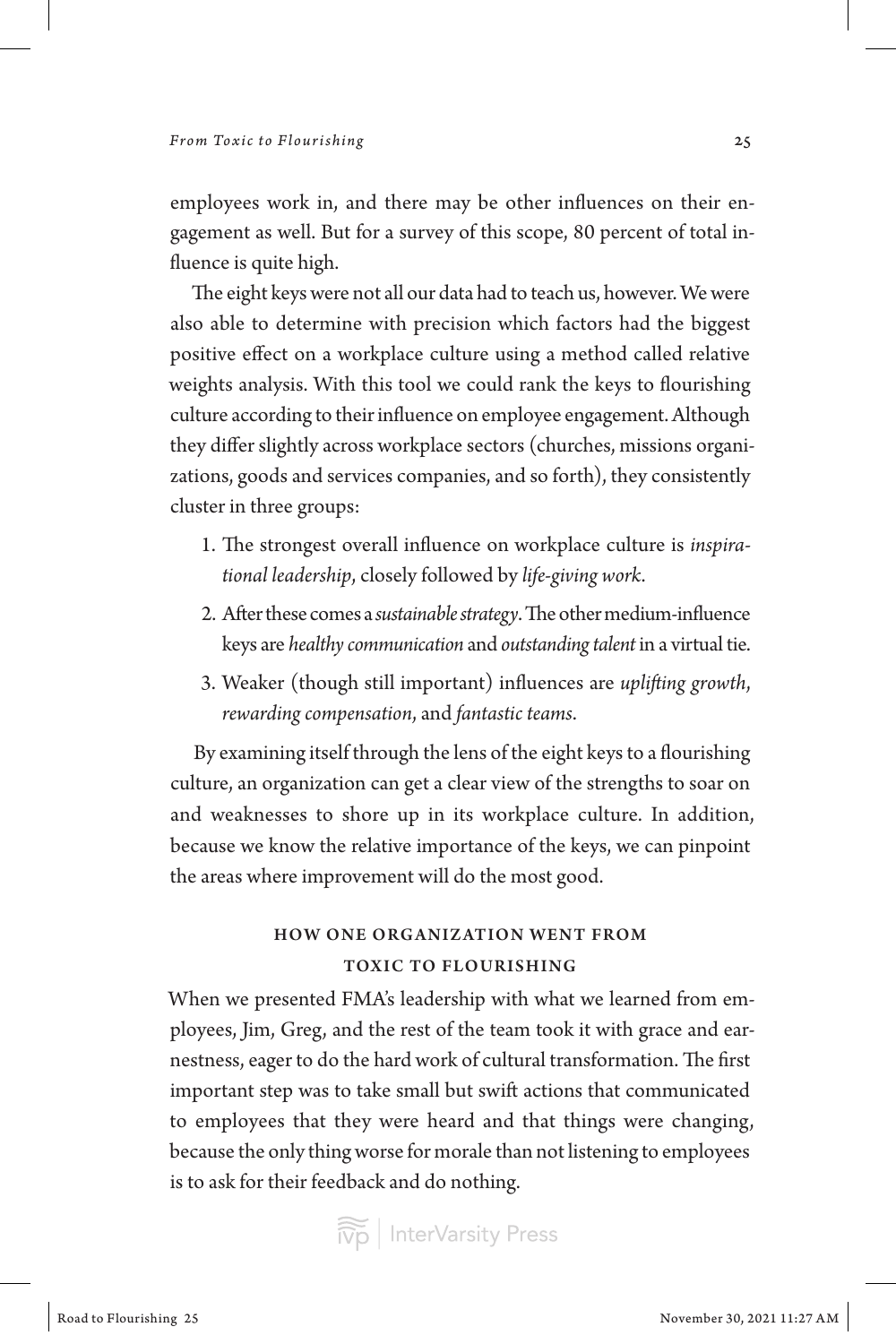First, then, FMA's leadership communicated their commitment to employees by promising no layoffs for a significant time. If necessary, offices would receive pay cuts before layoffs. Second, they honestly reported the results of outsourcing the marketing department and the layoffs that ensued. Outsourcing was rising in popularity at the time, and as often happens, management expected things to work out better than they did advantages to the operating statement were partly offset by the mistrust and tension that increased in the ministry. Leadership apologized for the inadequate way the decision was made and communicated and described concrete steps to ensure that it wouldn't happen again. Third, top leaders identified and personally re-recruited the best employees they still had, because a number of them had already begun leaving.

After this, we facilitated conversations that involved management and employees together to dream about what FMA's tomorrow might look like. The value of these sessions wasn't just in naming a desirable future. It also closed the gap between employees and leaders, especially Jim, the new executive VP. They got to know their leaders as people and gain trust that their hearts were in the right place. They saw that Jim in particular was there to make it a better place both for them and for the missionaries in the field.

Soon after, FMA started monthly all-staff meetings to improve communication, which became a loved ritual in the ministry. The meeting featured a time of worship followed by an agenda of reporting on progress on specific goals. A year or two later they posted organizational goals on the wall and charted progress there for everyone to see. This helped address the accountability issue because employees could see that senior leaders were being scored on something. The goals themselves emerged from a rational planning process, which strengthened employees' confidence in consistent, competent management.

Posting the goals also released collaboration across departments. Teamwork and horizontal communication improved. A goal for summer program enrollment pertained to one department and a goal for longterm missionary placements pertained to another. But the placements

 $\left| \widetilde{\widetilde{\text{hyp}}} \right|$  InterVarsity Press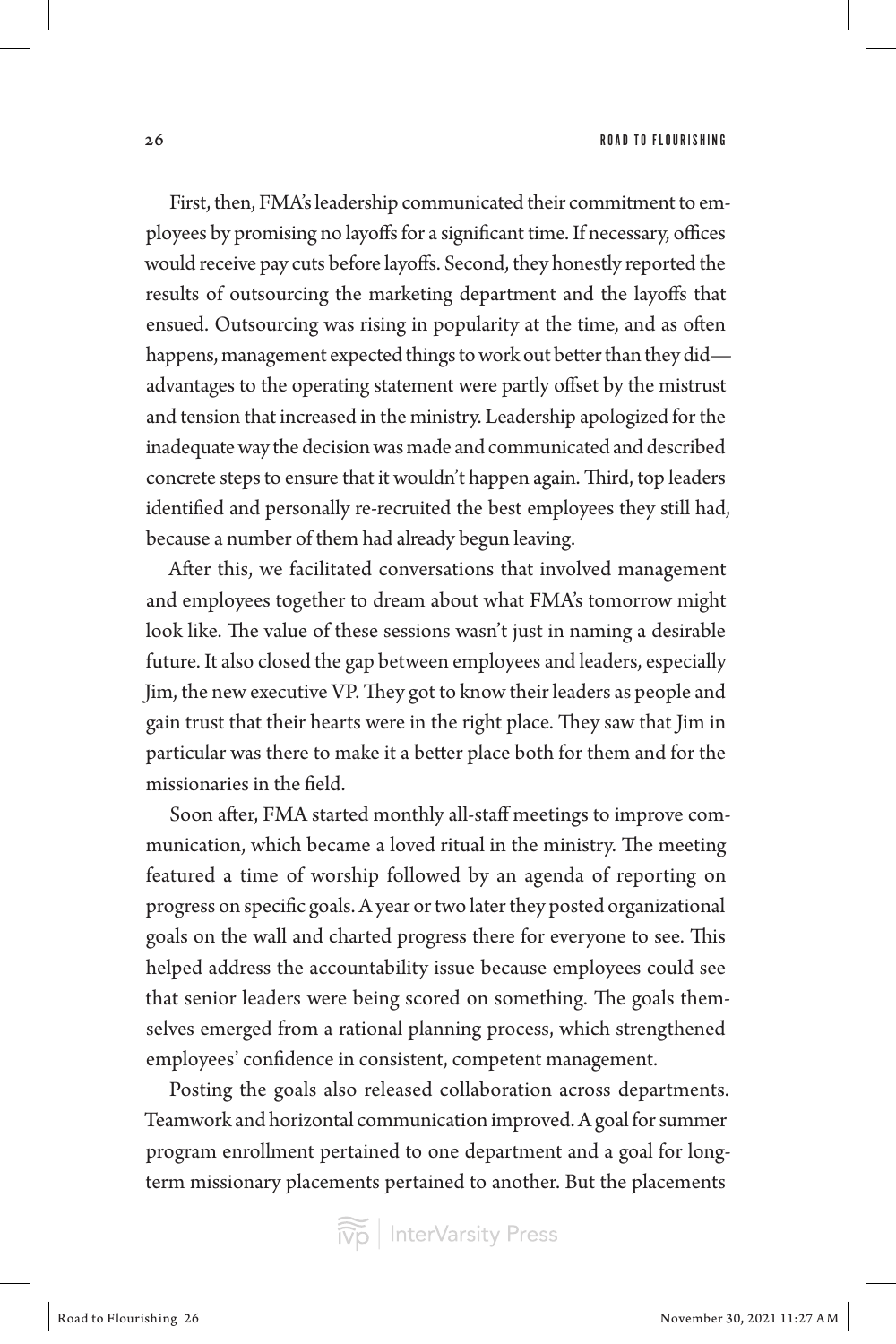department recognized that a strong summer set them up with more recruits, so they approached the summer program department to help. Likewise, the summer program department sought ways to hand program participants into the recruitment funnel for long-term placement. Cooperation like this helped drive all employees toward improvement for the benefit of the whole, and that took their focus off what used to drag them down.

FMA also addressed the quality of its leadership by investing in a leader development program. They stopped viewing their low-paid, entry-level workers as expendable but instead installed training to build the core of the organization. Instead of promoting any longtime employee to manager and giving every manager the title of director, they began putting the best candidates in management and equipping them to achieve their potential. A better manager corps also helped communication by making for a better channel between senior management and employees.

Goals, accountability, and management got practical for employees when FMA built a performance management system to bring organizational goals down to the level of individual employees. Managers were trained to have regular conversations with employees about progress toward those goals. FMA also installed a tiered compensation protocol to reward higher-performing employees.

With these interventions rolling out over time, FMA's culture steadily improved. The year after the original employee engagement survey, the culture rose from the toxic range to the critical range. Two years later it registered as healthy. And three years after that FMA had a flourishing workplace culture. The transformation took six years, but it was dramatic, as if it became a whole new ministry, facilitating strong growth.

The biggest test on their road to flourishing came when senior leadership considered whether to move their headquarters to another state. Employees heard rumors and suspected that as a result of the relocation, they wouldn't have a job, and that perhaps that was the point—that management was moving the ministry because they didn't want the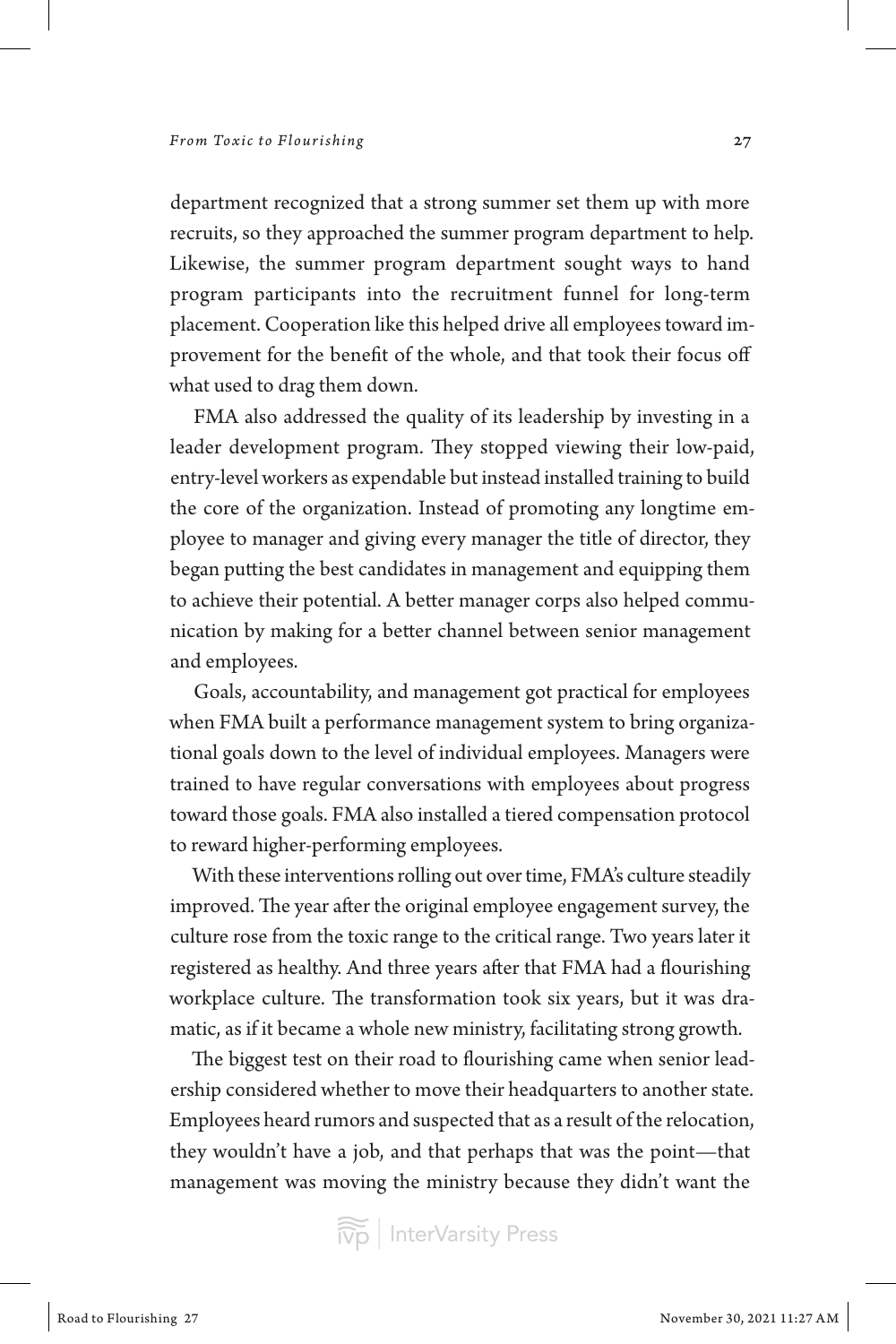28 **ROAD TO FLOURISHING** 

current employees to work for them. Everyone was surprised when senior leaders announced at an all-staff meeting that the relocation was going to happen, but that they wanted every employee to come along, and they would provide assistance to make that happen. People gasped. They took the promise as a strong statement that leaders did want them and care about them. Even though only about half relocated with the ministry in the end, rather than disrupt progress toward a flourishing culture, the way FMA made the move reinforced it.

The life-giving work of sending missionaries into unreached areas became secure because of a sustainable strategy. Healthy communication between senior leaders and employees made possible fantastic teams that collaborated across departmental lines. Outstanding talent was retained and deployed wisely through uplifting growth and rewarding compensation. And all of it came about from inspiring leadership that took the trouble to listen to employees and take tangible steps to improve their well-being and engagement.

The story of FMA's culture is special but not unique. Every ministry, school, and business is invited daily to turn these keys on their road to flourishing.

InterVarsity Press